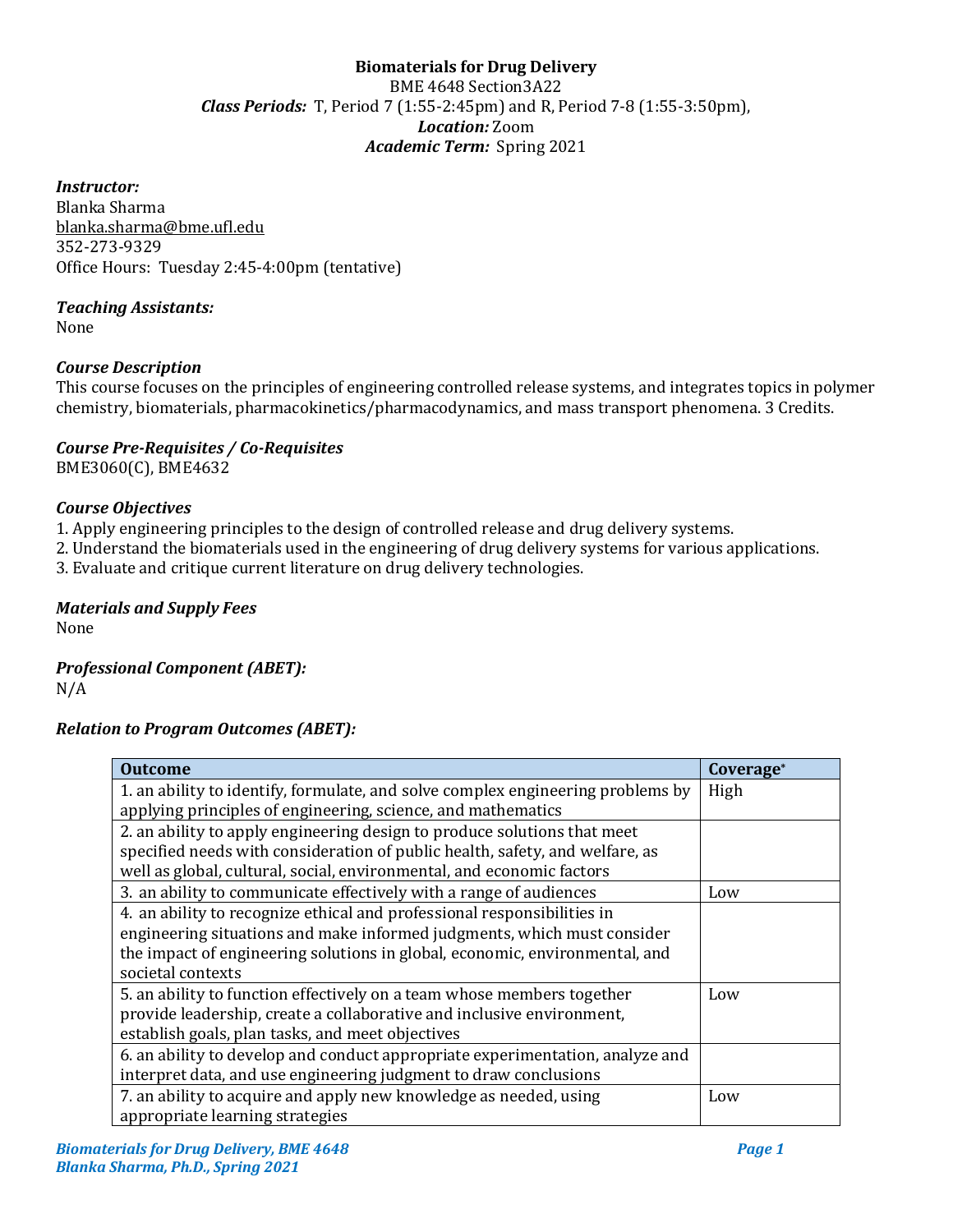\*Coverage is given as high, medium, or low. An empty box indicates that this outcome is not part of the course

## *Required Textbooks and Software*

Title: Drug Delivery: Fundamentals and Applications, Second Edition Second Edition Authors: Anya M. Hillery, Kinam Part Publisher: CRC Press, Taylor and Francis ISBN: 9781482217711

Note: Older version of this text is also acceptable. Title: Drug Delivery and Targeting: For Pharmacists and Pharmaceutical Scientists. Authors: Anya M. Hillery, Andrew W. Lloyd, James Swarbrick Copyright date:2001 Publisher: Taylor and Francis ISBN: 9780415271981

Course notes are derived primarily from both the required and recommended textbooks listed. Some course notes are derived from published review articles, and will be provided to students accordingly.

#### *Recommended Materials*

Title: Engineering Principle of Drug Delivery Author: Mark Saltzman Copyright Date: 2001 Publisher: Oxford University Press ISBN: 0-19-508589-2

#### *Course Schedule*

#### *\* Note this is subject to change at instructor's discretion.*

| Week 1: | Course Overview, Introduction to Controlled Drug Delivery, Pharmacokinetics/Pharmacodynamics<br>(Hillery Ch. 1-3) |        |  |
|---------|-------------------------------------------------------------------------------------------------------------------|--------|--|
| Week 2: | Introduction to Controlled Drug Delivery, Pharmacokinetics/Pharmacodynamics<br>(Hillery Ch. 1-3, Saltzman Ch. 7)  |        |  |
| Week 3  | Diffusion in Biological Systems (Saltzman Ch. 2-4, Hillery Ch. 3)<br>QUIZ 1 (Pharmacokinetics/Pharmacodynamics)   |        |  |
| Week 4  | Polymers in Drug Delivery Systems (Saltzman Ch 9-10, Appendix A2. Hillery Ch 4-5)                                 |        |  |
| Week 5  | Bioresponsive polymers for drug delivery<br>QUIZ 2 (Engineering Controlled Release Systems)                       |        |  |
| Week 6  | Parenteral Drug Delivery Systems (Hillery Ch. 4-5, Saltzman Ch. 9-10)                                             |        |  |
| Week 7  | Parenteral Drug Delivery and Drug Targeting/Nanomedicine (Hillery Ch. 5)<br><b>MIDTERM EXAM</b>                   |        |  |
| Week 8  | Gene/Nucleic Acid Delivery (Hillery Ch. 14)                                                                       |        |  |
| Week 9  | Cells as Drugs and Drug Delivery Systems<br>QUIZ 3 (Parenteral DD and Nanomedicine)                               |        |  |
| Week 10 | Oral Drug Delivery (Hillery Ch. 6)<br><b>Biomaterials for Drug Delivery, BME 4648</b>                             | Page 2 |  |

*Blanka Sharma, Ph.D., Spring 2021*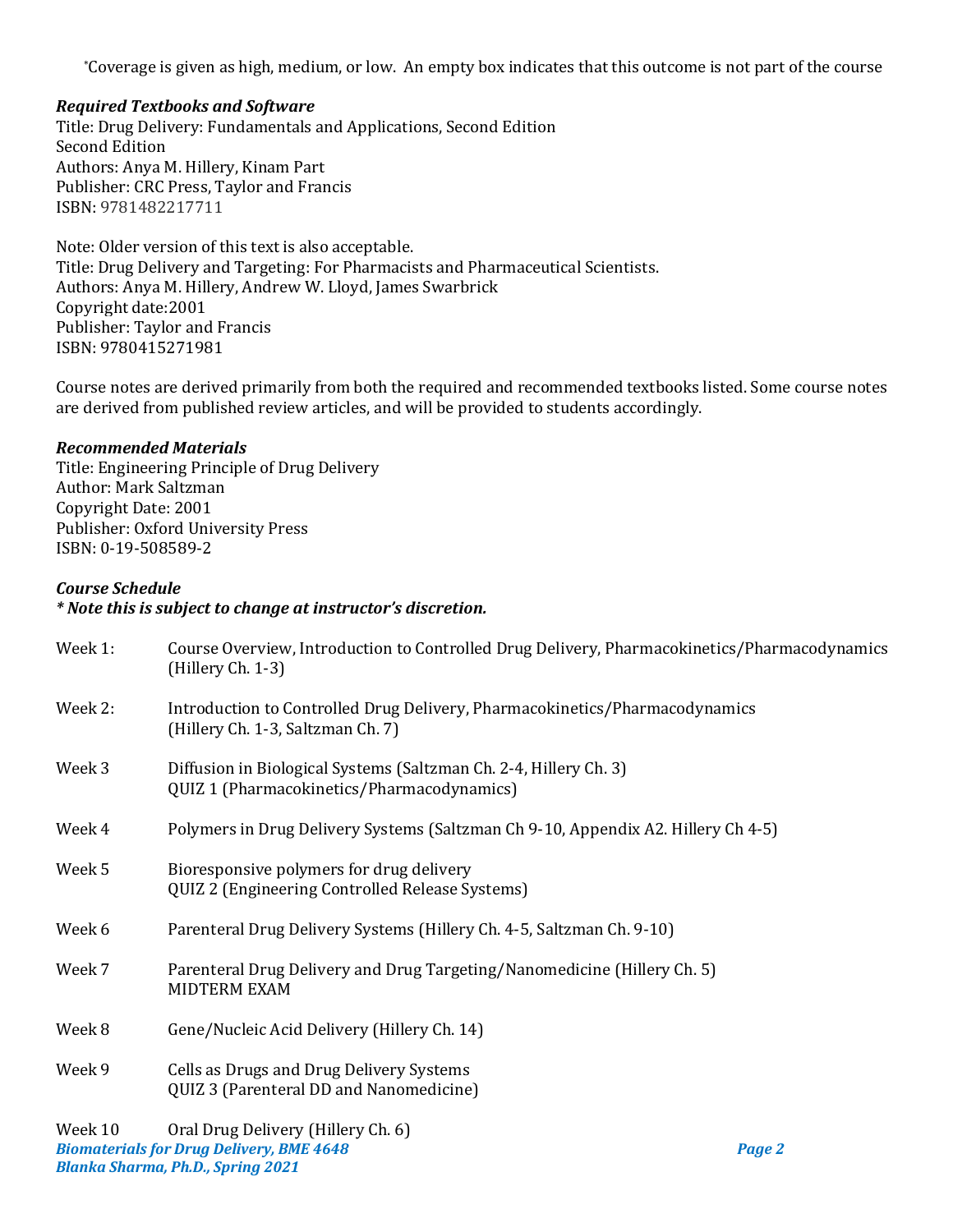| Week 11     | Transdermal Drug Delivery (Hillery Ch. 8)                                    |
|-------------|------------------------------------------------------------------------------|
| Week 12     | Pulmonary Drug Delivery (Hillery Ch. 10)<br>Quiz 4 (Routes of Drug Delivery) |
| Week 13     | *Student Presentations                                                       |
| Week 14     | *Student Presentations                                                       |
| Week 15     | Exam Review                                                                  |
| FINAL EXAM: | $4/29/2021$ @ 3:00 PM - 5:00 PM                                              |

\*Students will present key findings from a literature review on an approved drug delivery topic and in-depth analysis on one paper related to this topic.

# *Online Course Recording*

Our class sessions may be audio visually recorded for students in the class to refer back and for enrolled students who are unable to attend live. Students who participate with their camera engaged or utilize a profile image are agreeing to have their video or image recorded. If you are unwilling to consent to have your profile or video image recorded, be sure to keep your camera off and do not use a profile image. Likewise, students who un-mute during class and participate orally are agreeing to have their voices recorded. If you are not willing to consent to have your voice recorded during class, you will need to keep your mute button activated and communicate exclusively using the "chat" feature, which allows students to type questions and comments live. The chat will not be recorded or shared. As in all courses, unauthorized recording and unauthorized sharing of recorded materials is prohibited.

## *Attendance Policy, Class Expectations, and Make-Up Policy*

Excused absences must be consistent with university policies in the undergraduate catalog [\(https://catalog.ufl.edu/ugrad/current/regulations/info/attendance.aspx\)](https://catalog.ufl.edu/ugrad/current/regulations/info/attendance.aspx) and require appropriate documentation.

Students are expected to attend course lectures and participate in class discussions. It is expected that there will be no cell phone or electronic device distractions in class. If you are unable to attend class, will be coming late or leaving early, then you are expected to inform the instructor. Students are expected to be in class, prepared to learn, engaged, and overall contributors to the learning environment. Poor attendance will affect your participation grade.

**Unless prior arrangements** have been made with the instructor, students will be deducted 15% per day for late coursework, with deductions occurring at the time associated with the due date. Unless prior arrangements have been made with instructor, missed exams will receive a grade of 0pts.

While students are encouraged to discuss course material and assignments together outside of class, it is expected that all coursework/assignments submitted is the students' own work.

#### *Evaluation of Grades*

| $\mathbf{r}$ , and a cross of $\mathbf{r}$ as a cross |                                  |  |  |  |
|-------------------------------------------------------|----------------------------------|--|--|--|
| <b>Total Points</b>                                   | <b>Percentage of Final Grade</b> |  |  |  |
| 100 each                                              | 15%                              |  |  |  |
| 15-30 each                                            | 10%                              |  |  |  |
| 100 each                                              | 20%                              |  |  |  |
| 100                                                   | 30%                              |  |  |  |
| 100                                                   | 15%                              |  |  |  |
| 100                                                   | 10%                              |  |  |  |
|                                                       |                                  |  |  |  |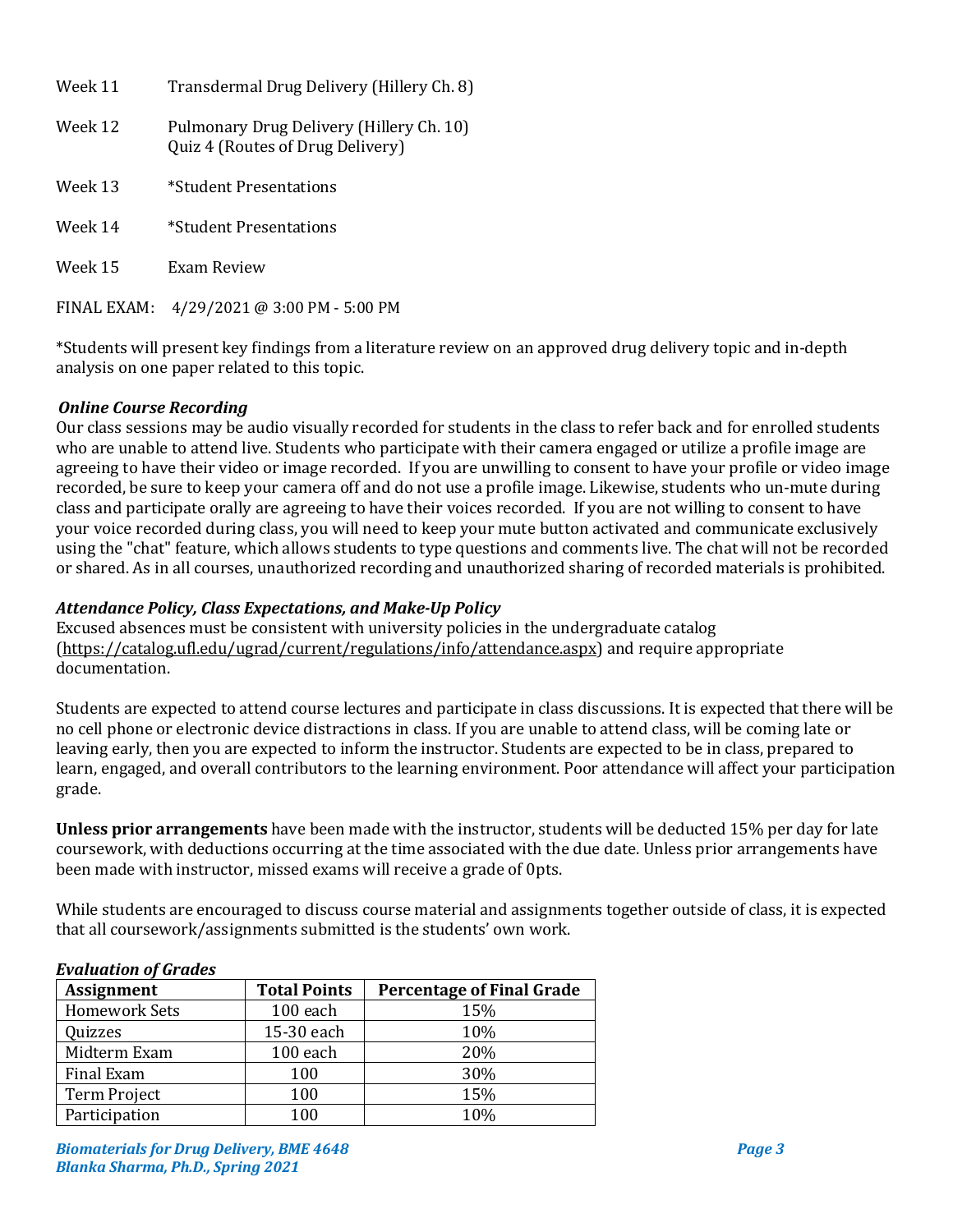## *Grading Policy*

The following is given as an example only.

| Percent       | Grade        | Grade         |
|---------------|--------------|---------------|
|               |              | <b>Points</b> |
| $90.0 - 100$  | A            | 4.00          |
| $87.0 - 89.9$ | A-           | 3.67          |
| $84.0 - 86.9$ | B+           | 3.33          |
| $81.0 - 83.9$ | B.           | 3.00          |
| $78.0 - 80.9$ | В-           | 2.67          |
| $75.0 - 79.9$ | C+           | 2.33          |
| $72.0 - 74.9$ | $\mathsf{C}$ | 2.00          |
| $69.0 - 71.9$ | $C -$        | 1.67          |
| $66.0 - 68.9$ | D+           | 1.33          |
| $63.0 - 65.9$ | D            | 1.00          |
| $60.0 - 62.9$ | D-           | 0.67          |
| $0 - 59.9$    | E            | 0.00          |

More information on UF grading policy may be found at: <https://catalog.ufl.edu/ugrad/current/regulations/info/grades.aspx>

#### *Students Requiring Accommodations*

Students with disabilities requesting accommodations should first register with the Disability Resource Center (352- 392-8565, https://www.dso.ufl.edu/drc) by providing appropriate documentation. Once registered, students will receive an accommodation letter which must be presented to the instructor when requesting accommodation. Students with disabilities should follow this procedure as early as possible in the semester.

#### *Course Evaluation*

Students are expected to provide professional and respectful feedback on the quality of instruction in this course by completing course evaluations online via GatorEvals. Guidance on how to give feedback in a professional and respectful manner is available at [https://gatorevals.aa.ufl.edu/students/.](https://gatorevals.aa.ufl.edu/students/) Students will be notified when the evaluation period opens, and can complete evaluations through the email they receive from GatorEvals, in their Canvas course menu under GatorEvals, or via [https://ufl.bluera.com/ufl/.](https://ufl.bluera.com/ufl/) Summaries of course evaluation results are available to students a[t https://gatorevals.aa.ufl.edu/public-results/.](https://gatorevals.aa.ufl.edu/public-results/)

#### *University Honesty Policy*

UF students are bound by The Honor Pledge which states, "We, the members of the University of Florida community, pledge to hold ourselves and our peers to the highest standards of honor and integrity by abiding by the Honor Code. On all work submitted for credit by students at the University of Florida, the following pledge is either required or implied: "On my honor, I have neither given nor received unauthorized aid in doing this assignment." The Honor Code [\(https://sccr.dso.ufl.edu/policies/student-honor-code-student-conduct-code/\)](https://sccr.dso.ufl.edu/policies/student-honor-code-student-conduct-code/) specifies a number of behaviors that are in violation of this code and the possible sanctions. Furthermore, you are obligated to report any condition that facilitates academic misconduct to appropriate personnel. If you have any questions or concerns, please consult with the instructor or TAs in this class.

# *Plagiarism*

Plagiarism is a common infraction to the UF Honor Code. If you are confused as to what constitutes plagiarism, see here: [https://guides.uflib.ufl.edu/copyright/plagiarism.](https://guides.uflib.ufl.edu/copyright/plagiarism) Plagiarism on any of your assignments **will be reported to the Dean of Students as a UF Student Honor Code violation.** Also, note that **copying solutions for any assignment, regardless of the source (e.g. other students, pirated website solutions), will be treated as plagiarism.** If you have any questions or concerns, please consult with the instructor in this class. Note that failure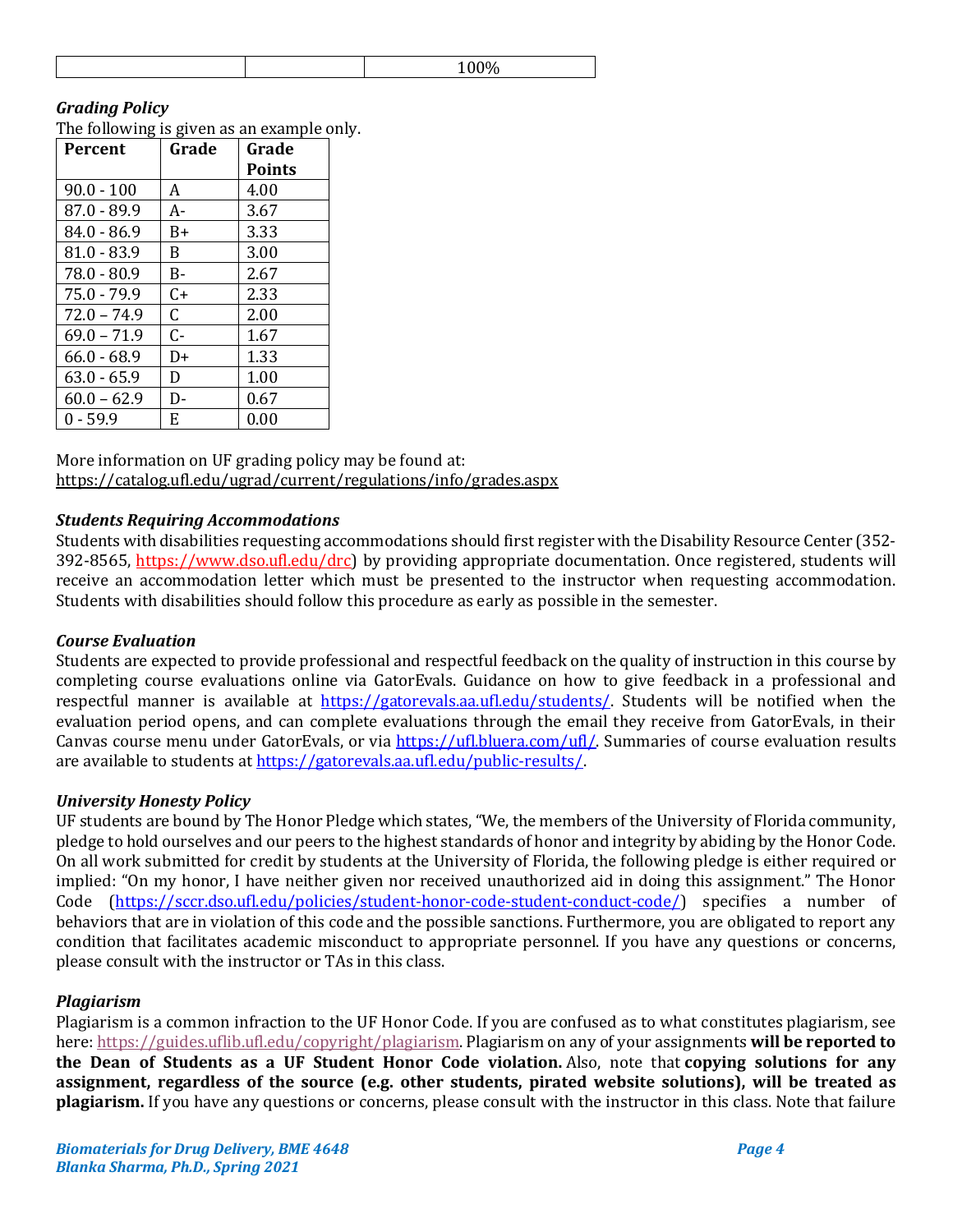to comply with this commitment will result in disciplinary action compliant with the UF Student Honor Code Procedures.

# *Commitment to a Safe and Inclusive Learning Environment*

The Herbert Wertheim College of Engineering values broad diversity within our community and is committed to individual and group empowerment, inclusion, and the elimination of discrimination. It is expected that every person in this class will treat one another with dignity and respect regardless of gender, sexuality, disability, age, socioeconomic status, ethnicity, race, and culture.

If you feel like your performance in class is being impacted by discrimination or harassment of any kind, please contact your instructor or any of the following:

- Your academic advisor or Graduate Program Coordinator
- Robin Bielling, Director of Human Resources, 352-392-0903, [rbielling@eng.ufl.edu](mailto:rbielling@eng.ufl.edu)
- Curtis Taylor, Associate Dean of Student Affairs, 352-392-2177, [taylor@eng.ufl.edu](mailto:taylor@eng.ufl.edu)
- Toshikazu Nishida, Associate Dean of Academic Affairs, 352-392-0943[, nishida@eng.ufl.edu](mailto:nishida@eng.ufl.edu)

## *Software Use*

All faculty, staff, and students of the University are required and expected to obey the laws and legal agreements governing software use. Failure to do so can lead to monetary damages and/or criminal penalties for the individual violator. Because such violations are also against University policies and rules, disciplinary action will be taken as appropriate. We, the members of the University of Florida community, pledge to uphold ourselves and our peers to the highest standards of honesty and integrity.

## *Student Privacy*

There are federal laws protecting your privacy with regards to grades earned in courses and on individual assignments. For more information, please see: <https://registrar.ufl.edu/ferpa.html>

# *Campus Resources:*

# *Health and Wellness*

#### **U Matter, We Care:**

Your well-being is important to the University of Florida. The U Matter, We Care initiative is committed to creating a culture of care on our campus by encouraging members of our community to look out for one another and to reach out for help if a member of our community is in need. If you or a friend is in distress, please contact [umatter@ufl.edu](mailto:umatter@ufl.edu) so that the U Matter, We Care Team can reach out to the student in distress. A nighttime and weekend crisis counselor is available by phone at 352-392-1575. The U Matter, We Care Team can help connect students to the many other helping resources available including, but not limited to, Victim Advocates, Housing staff, and the Counseling and Wellness Center. Please remember that asking for help is a sign of strength. In case of emergency, call 9-1-1.

**Counseling and Wellness Center:** [http://www.counseling.ufl.edu/cwc,](http://www.counseling.ufl.edu/cwc) and 392-1575; and the University Police Department: 392-1111 or 9-1-1 for emergencies.

# **Sexual Discrimination, Harassment, Assault, or Violence**

If you or a friend has been subjected to sexual discrimination, sexual harassment, sexual assault, or violence contact the **[Office of Title IX Compliance](https://titleix.ufl.edu/)**, located at Yon Hall Room 427, 1908 Stadium Road, (352) 273-1094, [title-ix@ufl.edu](mailto:title-ix@ufl.edu)

# **Sexual Assault Recovery Services (SARS)**

Student Health Care Center, 392-1161.

**University Police Department** at 392-1111 (or 9-1-1 for emergencies), o[r http://www.police.ufl.edu/.](http://www.police.ufl.edu/)